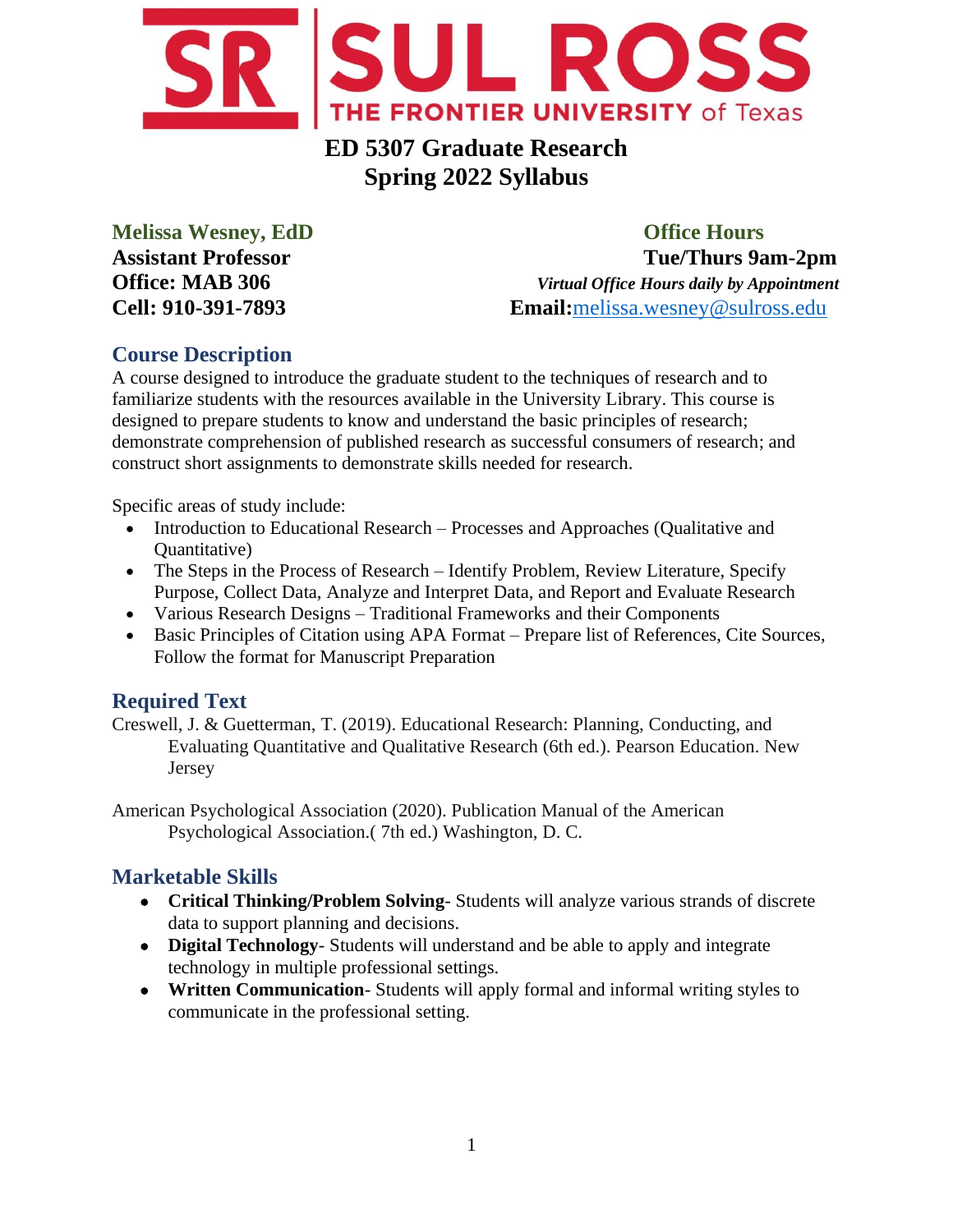## **Performance Standards, Goals, and Learning Objectives Student Learning Outcomes (SLOs):**

The student will:

- 1. explain approaches to research including quantitative, qualitative, and mixed methods
- 2. interpret and evaluate research to differentiate between valid and invalid claims
- 3. define the research process
- 4. construct and implement short assignments to demonstrate basic research skills
- 5. demonstrate proficiency using APA format
- 6. complete a research proposal

## **Master of Education students graduating with a major in physical education will:**

- demonstrate knowledge, comprehension, and critical thinking in addressing the problems in kinesiology, fitness, and sport.
- apply pedagogical concepts to physical education that facilitate K-12 student learning including scientific foundations, psychomotor concepts, fitness, wellness concepts, pedagogical theories and professional behaviors
- demonstrate the ability to design a research proposal and analyze and interpret the research of others.

## **SLOs: Standards for the Principal - Learner-Centered Instructional Leadership and Management**

A principal is an educational leader who promotes the success of all students by advocating, nurturing, and ·sustaining a campus culture and instructional program conducive to student learning and staff professional growth. At the campus level, a principal understands, values, and is able to:

- facilitate the development of a campus learning organization that supports instructional improvement and change through an on-going study of relevant research and best practice.
- facilitate the implementation of sound, research-based instructional strategies, decisions, and programs in which multiple opportunities to learn and be successful are available to all students.
- utilize interpretation of formative and summative data from a comprehensive student assessment program to develop, support, and improve campus instructional strategies and goals.
- facilitate the implementation of sound, research-based theories and techniques of classroom management, student discipline, and school safety to ensure an environment conducive to teaching and learning.

## **School Counselor Standard I**

Learner-Centered Knowledge: The professional school counselor must have a broad knowledge base.

### **School Counselor Standard II**

Learner-Centered Skills: The professional school counselor applies the knowledge base to promote the educational, personal, social and career development of the learner.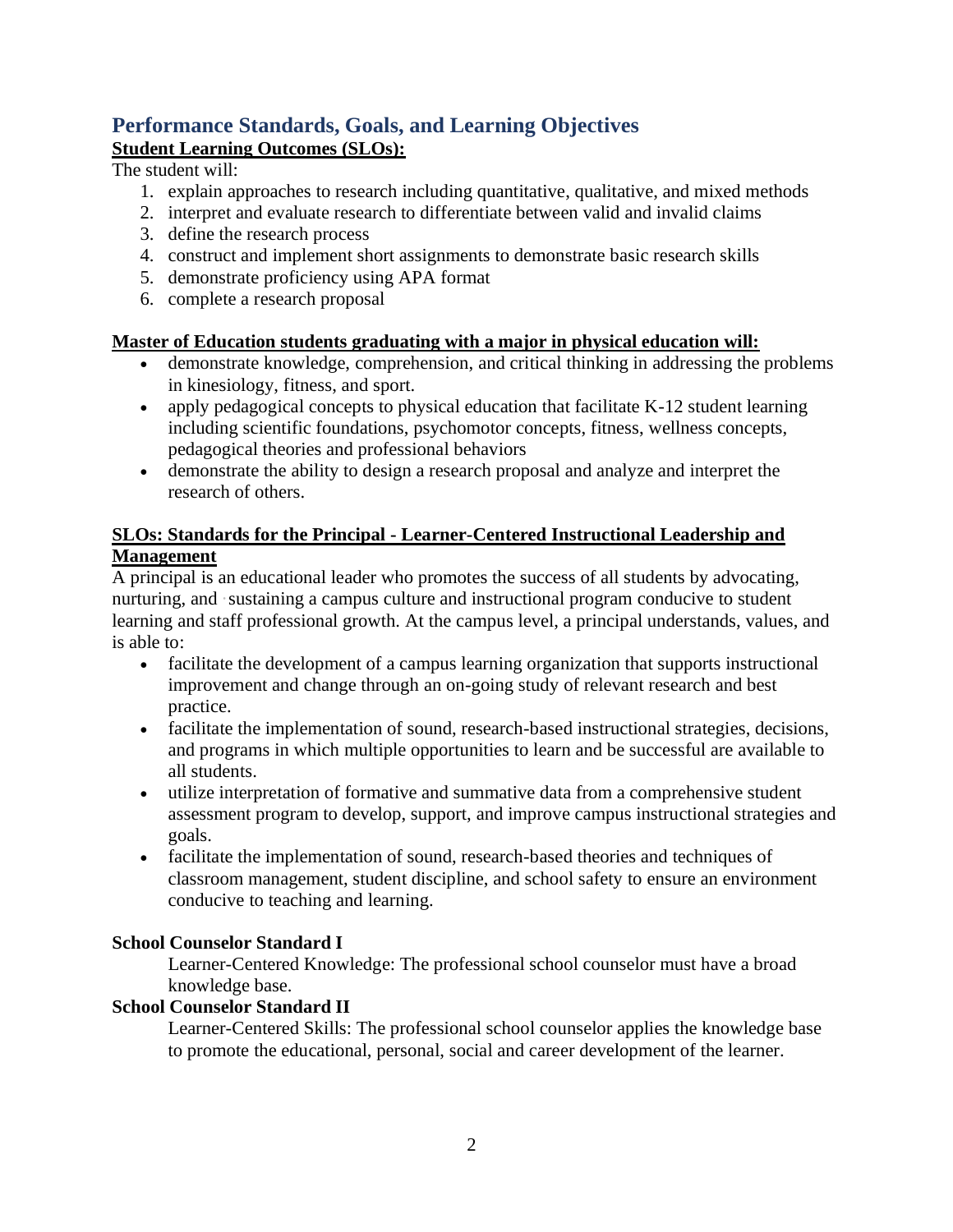#### **School Counselor Standard III**

Learner-Centered Process: The professional school counselor participates in the development, monitoring and evaluation of a developmental school guidance and counseling program that promotes learners' knowledge, skills, motivation and personal growth.

#### **School Counselor Standard IV**

Learner-Centered Equity and Excellence for All Learners: The professional school counselor promotes academic success for all learners by acknowledging, respecting

#### **School Counselor Standard V**

Learner-Centered Communications: The professional school counselor, an advocate for all students and the school, demonstrates effective professional and interpersonal communication skills.

#### **SLOs: Standards for Diagnosticians**

Standard VI: The educational diagnostician selects, administers, and interprets appropriate formal and informal assessments and evaluations.

(1) The beginning educational diagnostician knows and understands:

- (A) basic terminology used in assessment and evaluation;
- (B) standards for test reliability;
- (C) standards for test validity;
- (D) procedures used in standardizing assessment instruments;
- (E) possible sources of test error;
- (F) the meaning and use of basic statistical concepts used in assessment and evaluation
- (G) uses and limitations of each type of assessment instrument;
- (H) uses and limitations of various types of assessment data;
- (J) appropriate application and interpretation of derived scores (e.g., standard scores, percentile ranks, age and grade equivalents, stanines);
- (L) methods of academic and nonacademic assessment and evaluation.

#### **SLOs: Standards for the Master Reading Teacher**

Standard VI. The Master Reading Teacher facilitates appropriate, research-based instruction by communicating and collaborating with educational stakeholder; mentoring, coaching and consulting with colleagues; providing professional development for faculty and making decisions based on converging evidence from research.

### **Course Format**

This is an online course. You will find all information in Blackboard. The course contains module readings, discussions, and written assignments. Instruction will be delivered through lecture notes, Bb collaboration, and individual/group discussions when working with projects.

### **Course Expectations**

#### **The instructor will:**

- $\Rightarrow$  Provide weekly communication and check-ins with students via announcements, videos, or email.
- $\Rightarrow$  Be available during office hours Tuesday and Thursday from 9:00AM-2:00PM weekly. Virtual office hours are daily, Monday-Friday, by appointment.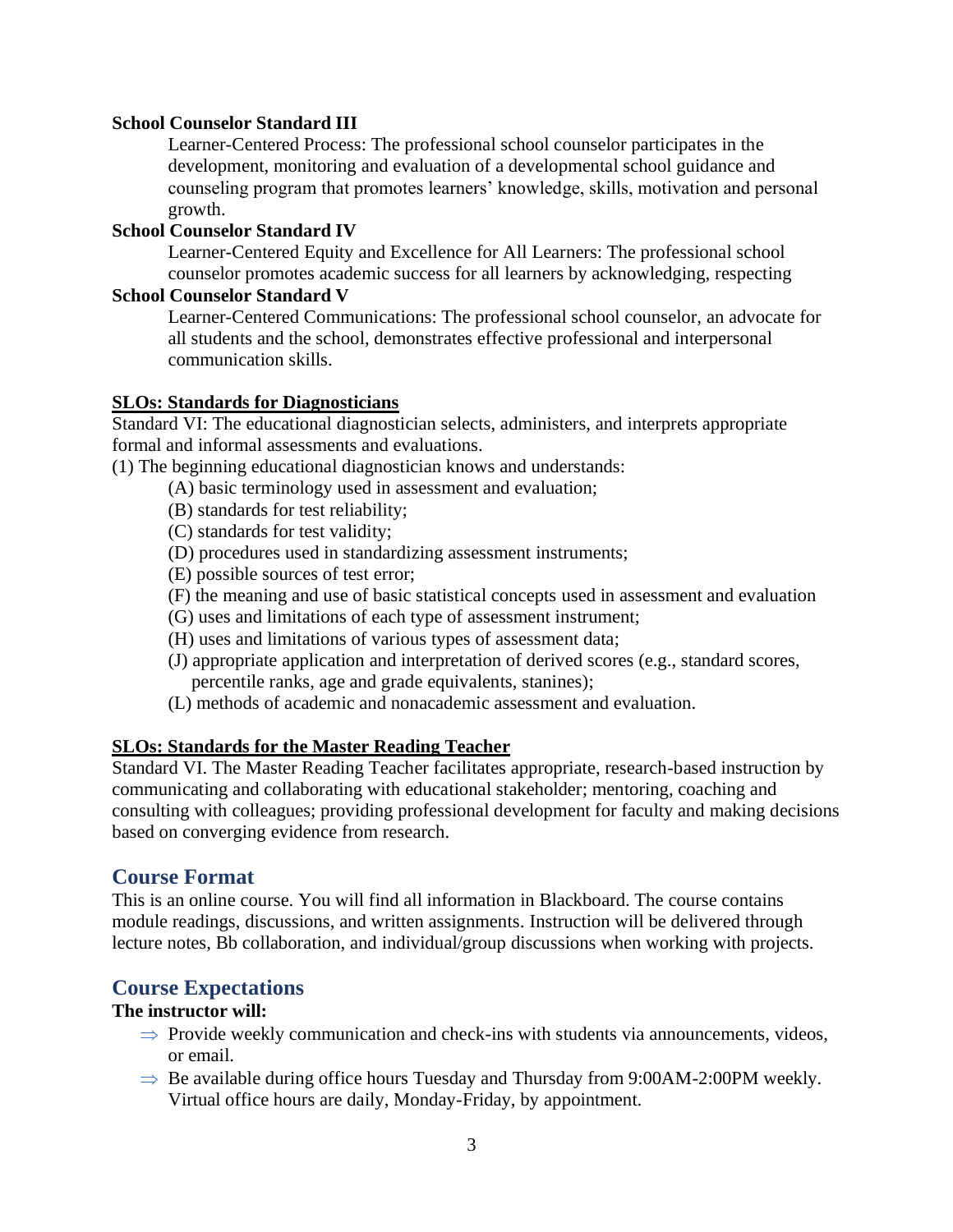- $\Rightarrow$  Respond to student emails within 24-hours of receipt during the hours of 9:00AM-5:00PM, Monday-Friday. Weekend communication will occur as available.
- $\Rightarrow$  Provide grades/feedback to assignments within one week of the submission date.
- $\Rightarrow$  Provide clear and concise instructions on how to complete the online course requirements. Rubrics will be provided when they apply.
- $\Rightarrow$  Provide a range of opportunities to engage in the course content in a meaningful way.
- $\Rightarrow$  Listen to student feedback and adjust the course as needed to meet the needs of the students.

#### **The successful student:**

- $\Rightarrow$  Will familiarize themselves with the course syllabus, policies, assessments, evaluation, grading criteria, and course design.
- $\Rightarrow$  Will complete all coursework on assigned due date. If work cannot be completed by the due date due to illness, injury, family emergencies, etc., the student will make arrangements with the professor prior to the due date.
- $\Rightarrow$  Will engage in the course, with their peers, and the instructor with open communication and active participation.
- $\Rightarrow$  Will be respectful in their communication with the professor and classmates.
- $\Rightarrow$  Will respond to professor communication in a timely manner.
- $\Rightarrow$  Will not plagiarize and will demonstrate integrity in all their work.
- $\Rightarrow$  Will be proactive and resourceful to problem solve in case of internet or technical issues.

### **Course Assignments**

All Written Assignments: To comply with course standards and requirements all written assignments should reflect all aspects of the project, be free of grammatical errors, well organized, and typed double-spaced using a **12-point Times New Roman** font. All written assignments should follow the guidelines indicated by the Publication Manual of the American Psychological Association (7th edition).

#### **Discussion Boards (6 total=74 points)**

Modules will include discussion board opportunities. Discussion Forums are opportunities to extend thinking and share perspectives. A typical discussion forum post should be around 200 words although this will vary depending on the topic (see Blackboard for details). A portion of your credit will be credited for your post and another portion will be for responding to one of your classmates. In writing your response, strive to have a conversation, a beneficial exchange between professional colleagues. Ask questions, offer suggestions, make comments, give your opinions, and generally react to what your classmates have written.

#### **Quizzes (8 total=85 points)**

There are 8 quizzes that cover APA and the Creswell text content. The quiz due dates are posted in your schedule and will be completed in Blackboard.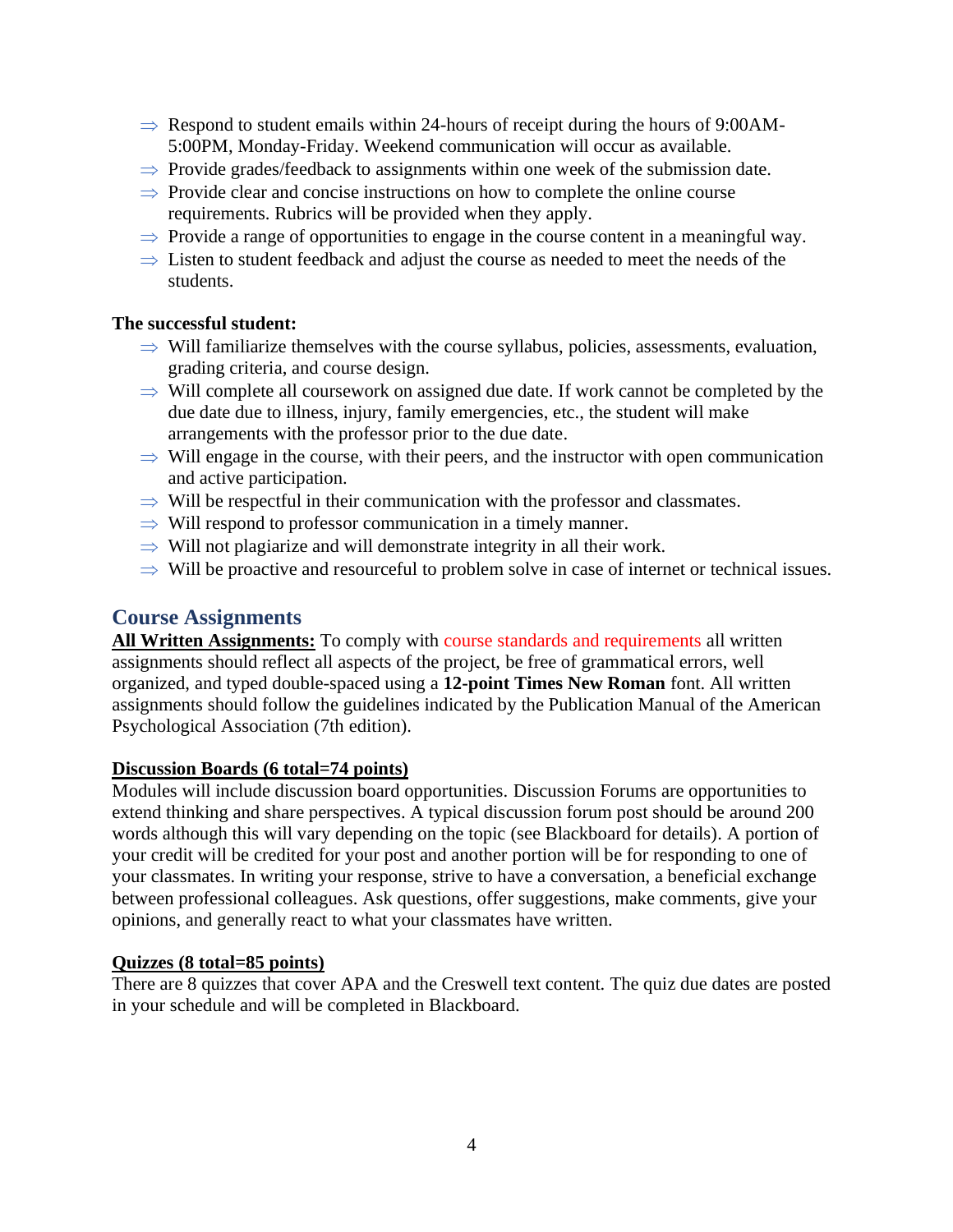## **Article Critiques (2 total=50 points)**

Two article critiques will be written during this course. The critiques will be on scholarly articles on the research topic. Critiques will be 2 pages and include an introduction, summary, critique, and conclusion.

#### **Annotated Bibliography (50 points)**

Students will identify 6 scholarly articles related to their research topic. The articles will be used to complete an annotated bibliography.

#### **Research Proposal Sections (170 points total) & Final Research Proposal (250 points)**

Students will complete one section of the research proposal at a time. These will be turned in for feedback so the student may make revisions prior to the final submission of the completed research proposal. Students will then utilize the revised versions of the introduction, literature review, and methods to write a final research proposal (8-12 pages, excluding title and reference page). The proposal shall be free of grammatical errors and written in accordance to the APA writing style (i.e., citations, headings, etc.).

### **Literature Review Organizer (20 points)**

Students will organize their 10-15 scholarly articles using a literature review organizer. An example is provided in Blackboard or students may design their own.

### **Oral Defense Presentation (100 pints)**

Students will prepare a PowerPoint presentation (or other platform such as Prezi) on their research proposal. The presentation should include information on the study's background/context, literature review, and methodology. Students should be prepared to answer questions at the conclusion of the presentation.

### **Final Exam (100 points)**

The final exam covers Chapters 1-9 in the textbook, research designs, and APA formatting.

| <b>Module</b>               | <b>Assignments</b>                                 | <b>Due Date</b>       |
|-----------------------------|----------------------------------------------------|-----------------------|
| Module 1: Introduction to   | Week 1                                             |                       |
| <b>Educational Research</b> | <b>Review Syllabus</b>                             |                       |
| Jan. 10th - Jan. 30th       | <b>Module Readings</b><br>٠                        |                       |
|                             | View APA Video<br>٠                                |                       |
|                             | Complete APA Style Tutorial<br>٠                   |                       |
|                             | <b>Discussion Board 1A-Getting Acquainted</b><br>٠ | Jan. $12th$           |
|                             | <b>APA Quiz</b><br>$\bullet$                       | Jan. $16th$           |
|                             | Week 2                                             |                       |
|                             | <b>Module Readings</b>                             |                       |
|                             | <b>Explore Library Guide</b><br>٠                  |                       |
|                             | <b>View Module Videos</b><br>$\bullet$             |                       |
|                             | <b>Discussion Board 1B-Scholarly Articles</b><br>٠ | <b>Jan. 19th</b>      |
|                             | <b>Quiz 1</b>                                      | Jan. $23^{\text{rd}}$ |

## **Course Assignments & Schedule**

### *Assignments are due by 11:59PM of the due date. Late work will not be accepted.*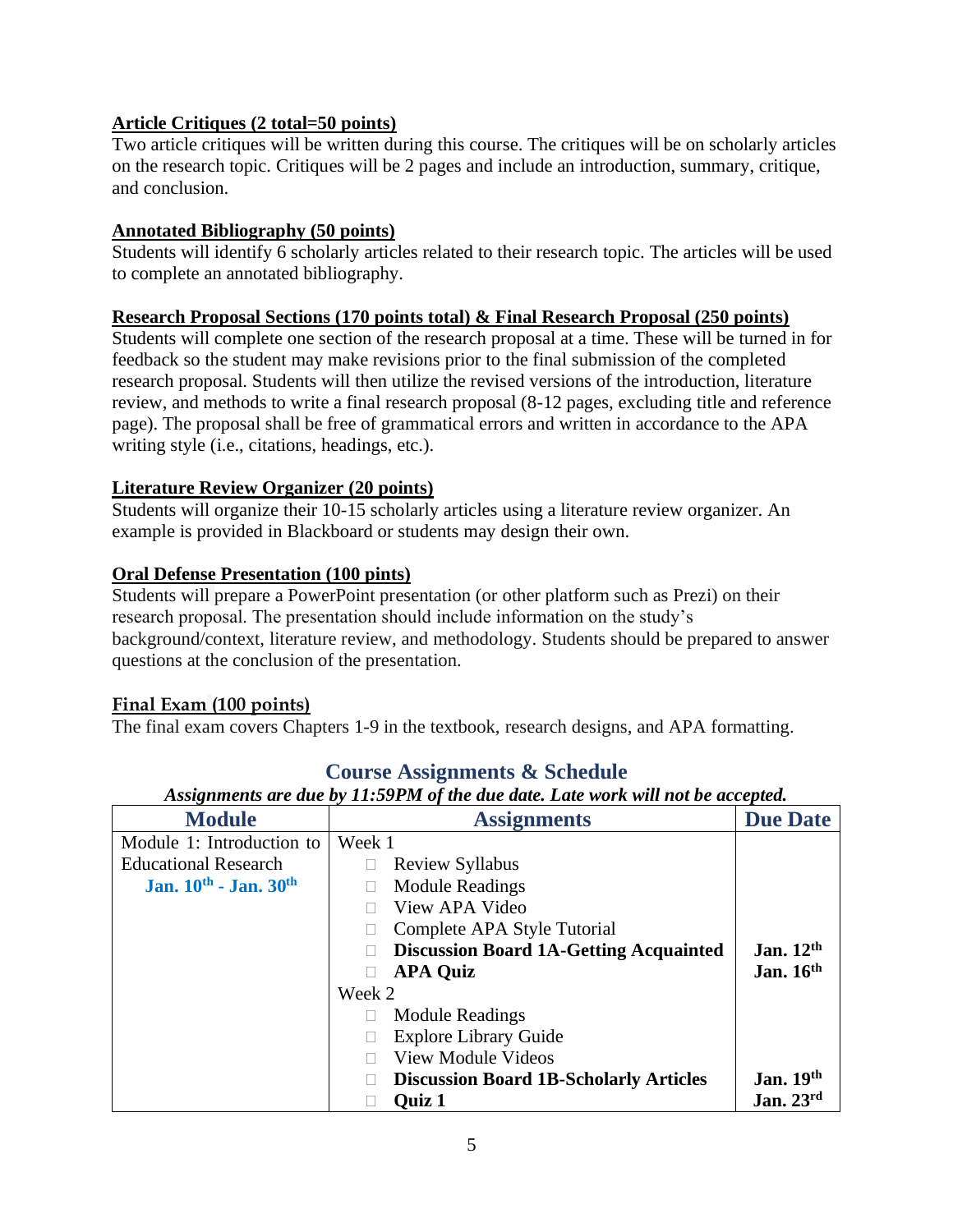| $\bullet$<br><b>Module Readings</b><br>Jan. 26th<br><b>Discussion Board 1C-Research Topic</b><br>$\bullet$<br>Locate Research Articles on Topic<br>$\bullet$<br><b>How to Read Research Articles</b><br>Jan. 30th<br><b>Article Critique</b><br>Jan. $30th$<br>Quiz 2<br>Module 2: The Research<br>Week 4<br><b>Module Readings</b><br>Process<br>$\bullet$<br>Jan. $31^s$ – Feb. $27^{\text{th}}$<br>Review Info on Annotated Bibliography<br>$\bullet$<br>Feb. $13th$<br><b>Annotated Bibliography</b><br>$\bullet$<br>Week 5<br><b>Module Readings</b><br>$\bullet$<br>Quantitative vs Qualitative<br>Components of Introduction<br>$\bullet$<br>Discussion Board 5A-Quant. vs Qual.<br>Feb. 9th<br>Feb. 20th<br><b>Introduction</b><br>Feb. 13th<br>Quiz 4<br>Week 6<br><b>Module Readings</b><br>$\bullet$<br><b>Research Question Resources</b><br>$\bullet$<br>Feb. $20th$<br><b>Research Questions</b><br>$\bullet$<br>Week 7<br><b>Module Readings</b><br>٠<br>Feb. 27th<br><b>Article Critique</b><br>$\bullet$<br>Feb. 27th<br>Quiz 5/6c<br>$\bullet$<br>Module 3: Research<br>Week 8<br>Designs & The Literature<br><b>Module Readings</b><br>$\bullet$<br><b>Research Designs</b><br>Review<br>$\bullet$<br>Feb. $28^{th}$ – March $27^{th}$<br>March 2 <sup>nd</sup><br><b>Discussion Board 8A-Research Designs</b><br>$\bullet$<br>March 6th<br>Quiz 7/8<br>$\bullet$<br>Week 9<br><b>Module Readings</b><br>The Literature Review<br>March 20th<br><b>Literature Review Organizer</b><br>$\bullet$<br>March 20th<br>Quiz 3<br>Week 10<br><b>Module Readings</b><br>$\bullet$<br>March 27th<br>Quiz 9<br>$\bullet$<br>April 3rd<br><b>Literature Review</b><br>Week 11 & 12<br>Module 4: Method and<br><b>Module Readings</b><br>Design<br>March $28th - April 10th$<br>Methodology Info<br>$\bullet$<br>April 10th<br><b>Methodology</b><br>$\bullet$<br>Module 5: Research<br>Week 13 |          | Week 3                   |  |
|--------------------------------------------------------------------------------------------------------------------------------------------------------------------------------------------------------------------------------------------------------------------------------------------------------------------------------------------------------------------------------------------------------------------------------------------------------------------------------------------------------------------------------------------------------------------------------------------------------------------------------------------------------------------------------------------------------------------------------------------------------------------------------------------------------------------------------------------------------------------------------------------------------------------------------------------------------------------------------------------------------------------------------------------------------------------------------------------------------------------------------------------------------------------------------------------------------------------------------------------------------------------------------------------------------------------------------------------------------------------------------------------------------------------------------------------------------------------------------------------------------------------------------------------------------------------------------------------------------------------------------------------------------------------------------------------------------------------------------------------------------------------------------------------------------------------------------------------------------------------------------------------------------|----------|--------------------------|--|
|                                                                                                                                                                                                                                                                                                                                                                                                                                                                                                                                                                                                                                                                                                                                                                                                                                                                                                                                                                                                                                                                                                                                                                                                                                                                                                                                                                                                                                                                                                                                                                                                                                                                                                                                                                                                                                                                                                        |          |                          |  |
|                                                                                                                                                                                                                                                                                                                                                                                                                                                                                                                                                                                                                                                                                                                                                                                                                                                                                                                                                                                                                                                                                                                                                                                                                                                                                                                                                                                                                                                                                                                                                                                                                                                                                                                                                                                                                                                                                                        |          |                          |  |
|                                                                                                                                                                                                                                                                                                                                                                                                                                                                                                                                                                                                                                                                                                                                                                                                                                                                                                                                                                                                                                                                                                                                                                                                                                                                                                                                                                                                                                                                                                                                                                                                                                                                                                                                                                                                                                                                                                        |          |                          |  |
|                                                                                                                                                                                                                                                                                                                                                                                                                                                                                                                                                                                                                                                                                                                                                                                                                                                                                                                                                                                                                                                                                                                                                                                                                                                                                                                                                                                                                                                                                                                                                                                                                                                                                                                                                                                                                                                                                                        |          |                          |  |
|                                                                                                                                                                                                                                                                                                                                                                                                                                                                                                                                                                                                                                                                                                                                                                                                                                                                                                                                                                                                                                                                                                                                                                                                                                                                                                                                                                                                                                                                                                                                                                                                                                                                                                                                                                                                                                                                                                        |          |                          |  |
|                                                                                                                                                                                                                                                                                                                                                                                                                                                                                                                                                                                                                                                                                                                                                                                                                                                                                                                                                                                                                                                                                                                                                                                                                                                                                                                                                                                                                                                                                                                                                                                                                                                                                                                                                                                                                                                                                                        |          |                          |  |
|                                                                                                                                                                                                                                                                                                                                                                                                                                                                                                                                                                                                                                                                                                                                                                                                                                                                                                                                                                                                                                                                                                                                                                                                                                                                                                                                                                                                                                                                                                                                                                                                                                                                                                                                                                                                                                                                                                        |          |                          |  |
|                                                                                                                                                                                                                                                                                                                                                                                                                                                                                                                                                                                                                                                                                                                                                                                                                                                                                                                                                                                                                                                                                                                                                                                                                                                                                                                                                                                                                                                                                                                                                                                                                                                                                                                                                                                                                                                                                                        |          |                          |  |
|                                                                                                                                                                                                                                                                                                                                                                                                                                                                                                                                                                                                                                                                                                                                                                                                                                                                                                                                                                                                                                                                                                                                                                                                                                                                                                                                                                                                                                                                                                                                                                                                                                                                                                                                                                                                                                                                                                        |          |                          |  |
|                                                                                                                                                                                                                                                                                                                                                                                                                                                                                                                                                                                                                                                                                                                                                                                                                                                                                                                                                                                                                                                                                                                                                                                                                                                                                                                                                                                                                                                                                                                                                                                                                                                                                                                                                                                                                                                                                                        |          |                          |  |
|                                                                                                                                                                                                                                                                                                                                                                                                                                                                                                                                                                                                                                                                                                                                                                                                                                                                                                                                                                                                                                                                                                                                                                                                                                                                                                                                                                                                                                                                                                                                                                                                                                                                                                                                                                                                                                                                                                        |          |                          |  |
|                                                                                                                                                                                                                                                                                                                                                                                                                                                                                                                                                                                                                                                                                                                                                                                                                                                                                                                                                                                                                                                                                                                                                                                                                                                                                                                                                                                                                                                                                                                                                                                                                                                                                                                                                                                                                                                                                                        |          |                          |  |
|                                                                                                                                                                                                                                                                                                                                                                                                                                                                                                                                                                                                                                                                                                                                                                                                                                                                                                                                                                                                                                                                                                                                                                                                                                                                                                                                                                                                                                                                                                                                                                                                                                                                                                                                                                                                                                                                                                        |          |                          |  |
|                                                                                                                                                                                                                                                                                                                                                                                                                                                                                                                                                                                                                                                                                                                                                                                                                                                                                                                                                                                                                                                                                                                                                                                                                                                                                                                                                                                                                                                                                                                                                                                                                                                                                                                                                                                                                                                                                                        |          |                          |  |
|                                                                                                                                                                                                                                                                                                                                                                                                                                                                                                                                                                                                                                                                                                                                                                                                                                                                                                                                                                                                                                                                                                                                                                                                                                                                                                                                                                                                                                                                                                                                                                                                                                                                                                                                                                                                                                                                                                        |          |                          |  |
|                                                                                                                                                                                                                                                                                                                                                                                                                                                                                                                                                                                                                                                                                                                                                                                                                                                                                                                                                                                                                                                                                                                                                                                                                                                                                                                                                                                                                                                                                                                                                                                                                                                                                                                                                                                                                                                                                                        |          |                          |  |
|                                                                                                                                                                                                                                                                                                                                                                                                                                                                                                                                                                                                                                                                                                                                                                                                                                                                                                                                                                                                                                                                                                                                                                                                                                                                                                                                                                                                                                                                                                                                                                                                                                                                                                                                                                                                                                                                                                        |          |                          |  |
|                                                                                                                                                                                                                                                                                                                                                                                                                                                                                                                                                                                                                                                                                                                                                                                                                                                                                                                                                                                                                                                                                                                                                                                                                                                                                                                                                                                                                                                                                                                                                                                                                                                                                                                                                                                                                                                                                                        |          |                          |  |
|                                                                                                                                                                                                                                                                                                                                                                                                                                                                                                                                                                                                                                                                                                                                                                                                                                                                                                                                                                                                                                                                                                                                                                                                                                                                                                                                                                                                                                                                                                                                                                                                                                                                                                                                                                                                                                                                                                        |          |                          |  |
|                                                                                                                                                                                                                                                                                                                                                                                                                                                                                                                                                                                                                                                                                                                                                                                                                                                                                                                                                                                                                                                                                                                                                                                                                                                                                                                                                                                                                                                                                                                                                                                                                                                                                                                                                                                                                                                                                                        |          |                          |  |
|                                                                                                                                                                                                                                                                                                                                                                                                                                                                                                                                                                                                                                                                                                                                                                                                                                                                                                                                                                                                                                                                                                                                                                                                                                                                                                                                                                                                                                                                                                                                                                                                                                                                                                                                                                                                                                                                                                        |          |                          |  |
|                                                                                                                                                                                                                                                                                                                                                                                                                                                                                                                                                                                                                                                                                                                                                                                                                                                                                                                                                                                                                                                                                                                                                                                                                                                                                                                                                                                                                                                                                                                                                                                                                                                                                                                                                                                                                                                                                                        |          |                          |  |
|                                                                                                                                                                                                                                                                                                                                                                                                                                                                                                                                                                                                                                                                                                                                                                                                                                                                                                                                                                                                                                                                                                                                                                                                                                                                                                                                                                                                                                                                                                                                                                                                                                                                                                                                                                                                                                                                                                        |          |                          |  |
|                                                                                                                                                                                                                                                                                                                                                                                                                                                                                                                                                                                                                                                                                                                                                                                                                                                                                                                                                                                                                                                                                                                                                                                                                                                                                                                                                                                                                                                                                                                                                                                                                                                                                                                                                                                                                                                                                                        |          |                          |  |
|                                                                                                                                                                                                                                                                                                                                                                                                                                                                                                                                                                                                                                                                                                                                                                                                                                                                                                                                                                                                                                                                                                                                                                                                                                                                                                                                                                                                                                                                                                                                                                                                                                                                                                                                                                                                                                                                                                        |          |                          |  |
|                                                                                                                                                                                                                                                                                                                                                                                                                                                                                                                                                                                                                                                                                                                                                                                                                                                                                                                                                                                                                                                                                                                                                                                                                                                                                                                                                                                                                                                                                                                                                                                                                                                                                                                                                                                                                                                                                                        |          |                          |  |
|                                                                                                                                                                                                                                                                                                                                                                                                                                                                                                                                                                                                                                                                                                                                                                                                                                                                                                                                                                                                                                                                                                                                                                                                                                                                                                                                                                                                                                                                                                                                                                                                                                                                                                                                                                                                                                                                                                        |          |                          |  |
|                                                                                                                                                                                                                                                                                                                                                                                                                                                                                                                                                                                                                                                                                                                                                                                                                                                                                                                                                                                                                                                                                                                                                                                                                                                                                                                                                                                                                                                                                                                                                                                                                                                                                                                                                                                                                                                                                                        |          |                          |  |
|                                                                                                                                                                                                                                                                                                                                                                                                                                                                                                                                                                                                                                                                                                                                                                                                                                                                                                                                                                                                                                                                                                                                                                                                                                                                                                                                                                                                                                                                                                                                                                                                                                                                                                                                                                                                                                                                                                        |          |                          |  |
|                                                                                                                                                                                                                                                                                                                                                                                                                                                                                                                                                                                                                                                                                                                                                                                                                                                                                                                                                                                                                                                                                                                                                                                                                                                                                                                                                                                                                                                                                                                                                                                                                                                                                                                                                                                                                                                                                                        |          |                          |  |
|                                                                                                                                                                                                                                                                                                                                                                                                                                                                                                                                                                                                                                                                                                                                                                                                                                                                                                                                                                                                                                                                                                                                                                                                                                                                                                                                                                                                                                                                                                                                                                                                                                                                                                                                                                                                                                                                                                        |          |                          |  |
|                                                                                                                                                                                                                                                                                                                                                                                                                                                                                                                                                                                                                                                                                                                                                                                                                                                                                                                                                                                                                                                                                                                                                                                                                                                                                                                                                                                                                                                                                                                                                                                                                                                                                                                                                                                                                                                                                                        |          |                          |  |
|                                                                                                                                                                                                                                                                                                                                                                                                                                                                                                                                                                                                                                                                                                                                                                                                                                                                                                                                                                                                                                                                                                                                                                                                                                                                                                                                                                                                                                                                                                                                                                                                                                                                                                                                                                                                                                                                                                        |          |                          |  |
|                                                                                                                                                                                                                                                                                                                                                                                                                                                                                                                                                                                                                                                                                                                                                                                                                                                                                                                                                                                                                                                                                                                                                                                                                                                                                                                                                                                                                                                                                                                                                                                                                                                                                                                                                                                                                                                                                                        |          |                          |  |
|                                                                                                                                                                                                                                                                                                                                                                                                                                                                                                                                                                                                                                                                                                                                                                                                                                                                                                                                                                                                                                                                                                                                                                                                                                                                                                                                                                                                                                                                                                                                                                                                                                                                                                                                                                                                                                                                                                        |          |                          |  |
|                                                                                                                                                                                                                                                                                                                                                                                                                                                                                                                                                                                                                                                                                                                                                                                                                                                                                                                                                                                                                                                                                                                                                                                                                                                                                                                                                                                                                                                                                                                                                                                                                                                                                                                                                                                                                                                                                                        |          |                          |  |
|                                                                                                                                                                                                                                                                                                                                                                                                                                                                                                                                                                                                                                                                                                                                                                                                                                                                                                                                                                                                                                                                                                                                                                                                                                                                                                                                                                                                                                                                                                                                                                                                                                                                                                                                                                                                                                                                                                        |          |                          |  |
|                                                                                                                                                                                                                                                                                                                                                                                                                                                                                                                                                                                                                                                                                                                                                                                                                                                                                                                                                                                                                                                                                                                                                                                                                                                                                                                                                                                                                                                                                                                                                                                                                                                                                                                                                                                                                                                                                                        |          |                          |  |
|                                                                                                                                                                                                                                                                                                                                                                                                                                                                                                                                                                                                                                                                                                                                                                                                                                                                                                                                                                                                                                                                                                                                                                                                                                                                                                                                                                                                                                                                                                                                                                                                                                                                                                                                                                                                                                                                                                        |          |                          |  |
|                                                                                                                                                                                                                                                                                                                                                                                                                                                                                                                                                                                                                                                                                                                                                                                                                                                                                                                                                                                                                                                                                                                                                                                                                                                                                                                                                                                                                                                                                                                                                                                                                                                                                                                                                                                                                                                                                                        |          |                          |  |
|                                                                                                                                                                                                                                                                                                                                                                                                                                                                                                                                                                                                                                                                                                                                                                                                                                                                                                                                                                                                                                                                                                                                                                                                                                                                                                                                                                                                                                                                                                                                                                                                                                                                                                                                                                                                                                                                                                        |          |                          |  |
|                                                                                                                                                                                                                                                                                                                                                                                                                                                                                                                                                                                                                                                                                                                                                                                                                                                                                                                                                                                                                                                                                                                                                                                                                                                                                                                                                                                                                                                                                                                                                                                                                                                                                                                                                                                                                                                                                                        |          |                          |  |
|                                                                                                                                                                                                                                                                                                                                                                                                                                                                                                                                                                                                                                                                                                                                                                                                                                                                                                                                                                                                                                                                                                                                                                                                                                                                                                                                                                                                                                                                                                                                                                                                                                                                                                                                                                                                                                                                                                        |          |                          |  |
|                                                                                                                                                                                                                                                                                                                                                                                                                                                                                                                                                                                                                                                                                                                                                                                                                                                                                                                                                                                                                                                                                                                                                                                                                                                                                                                                                                                                                                                                                                                                                                                                                                                                                                                                                                                                                                                                                                        |          |                          |  |
|                                                                                                                                                                                                                                                                                                                                                                                                                                                                                                                                                                                                                                                                                                                                                                                                                                                                                                                                                                                                                                                                                                                                                                                                                                                                                                                                                                                                                                                                                                                                                                                                                                                                                                                                                                                                                                                                                                        |          |                          |  |
|                                                                                                                                                                                                                                                                                                                                                                                                                                                                                                                                                                                                                                                                                                                                                                                                                                                                                                                                                                                                                                                                                                                                                                                                                                                                                                                                                                                                                                                                                                                                                                                                                                                                                                                                                                                                                                                                                                        | Proposal | <b>Work on Revisions</b> |  |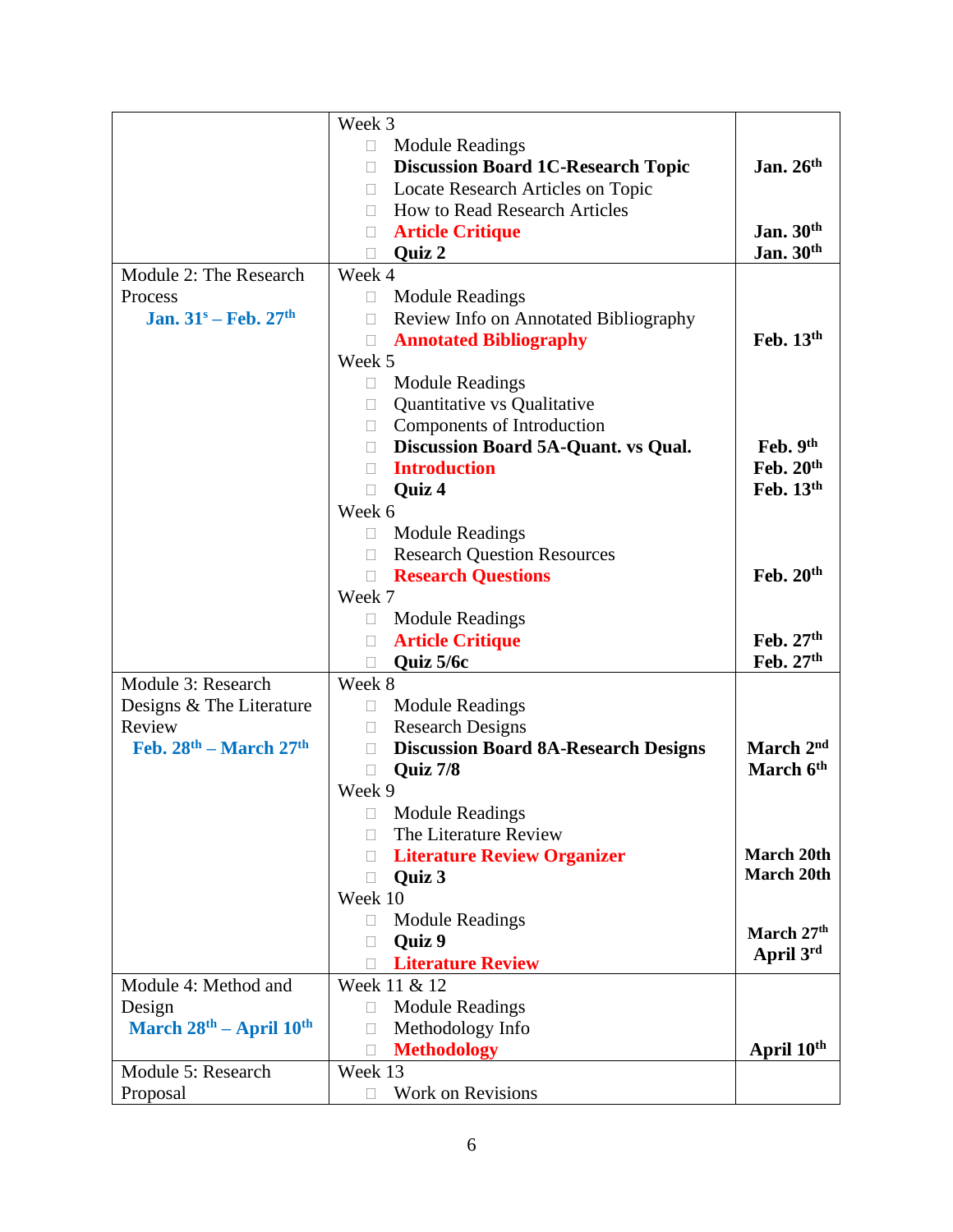| April $11th - May 4th$ | <b>Discussion Board 13A-5 Things I Learned</b>            | April 13 <sup>th</sup>                        |
|------------------------|-----------------------------------------------------------|-----------------------------------------------|
|                        | Week 14                                                   |                                               |
|                        | • Final Research Proposal Due                             | April 24 <sup>th</sup>                        |
|                        | Week 15 & 16                                              |                                               |
|                        | <b>Tips for Presentations</b><br>٠                        |                                               |
|                        | • Oral Defense of Proposal                                |                                               |
|                        | <b>Final Exam</b><br>$\bullet$                            | April 30 <sup>th</sup><br>May 2 <sup>nd</sup> |
| $T^*$                  | $\mathbf{L}$ , $\mathbf{L}$ , $\mathbf{L}$ , $\mathbf{L}$ |                                               |

**This course syllabus is intended to be a guide and may be amended at any time.**

## **Grading Policy**

No late work accepted without prior approval from the instructor. If you have a dyer emergency and cannot get your work in by the deadline, please email me as soon as possible, so we can discuss the ramifications. ALL late work grades will be reduced and will not receive the full grade/points. If there is no communication about the late work, the grade will be a 0.

## **Grading Scale:**

 $A = 90-100%$  $B = 80 - 89%$  $C= 70- 79%$  $D= 60- 69%$ 

 $F=$  less than 69%

## **University and Course Policies**

**Classroom Demeanor.** Candidates are expected to maintain professional and courteous behavior at all times. This includes being respectful to other both your peers and the instructor, arriving on time, being attentive, and following ethical behavior as outlined in the TEA Educator Code of Ethics. Importantly, this class will foster free expression, critical investigation, and the open discussion of ideas. This means that all of us must help create and sustain an atmosphere of tolerance, civility, and respect for the viewpoints of others. Similarly, we must all learn how to probe, oppose and disagree without resorting to tactics of intimidation, harassment, or personal attack. No one is entitled to harass, belittle, or discriminate against another on the basis of race, religion, ethnicity, age, gender, national origin, or sexual preference. Still, we will not be silenced by the difficulty of fruitfully discussing politically sensitive issues.

**Dropping a Class.** During the course of a semester, circumstances can prevent students from completing a class successfully. Dropping a class may be necessary and/or advised in your specific case. Please feel free to contact me to discuss this option. Should dropping the class be the best course of action, you are responsible for completing the necessary actions by January  $26<sup>th</sup>$ , 2022 (without creating academic record), February  $3<sup>rd</sup>$ , 2022 (for Education Block courses/receive a 'W'), or March  $28<sup>th</sup>$ ,  $2022$  by 4 p.m.

**Copyright Notice.** My lectures and course materials, including PowerPoint presentations, tests, outlines, and similar materials, are protected by copyright. I am the exclusive owner of copyright in those materials I create. You may take notes and make copies of course materials for your own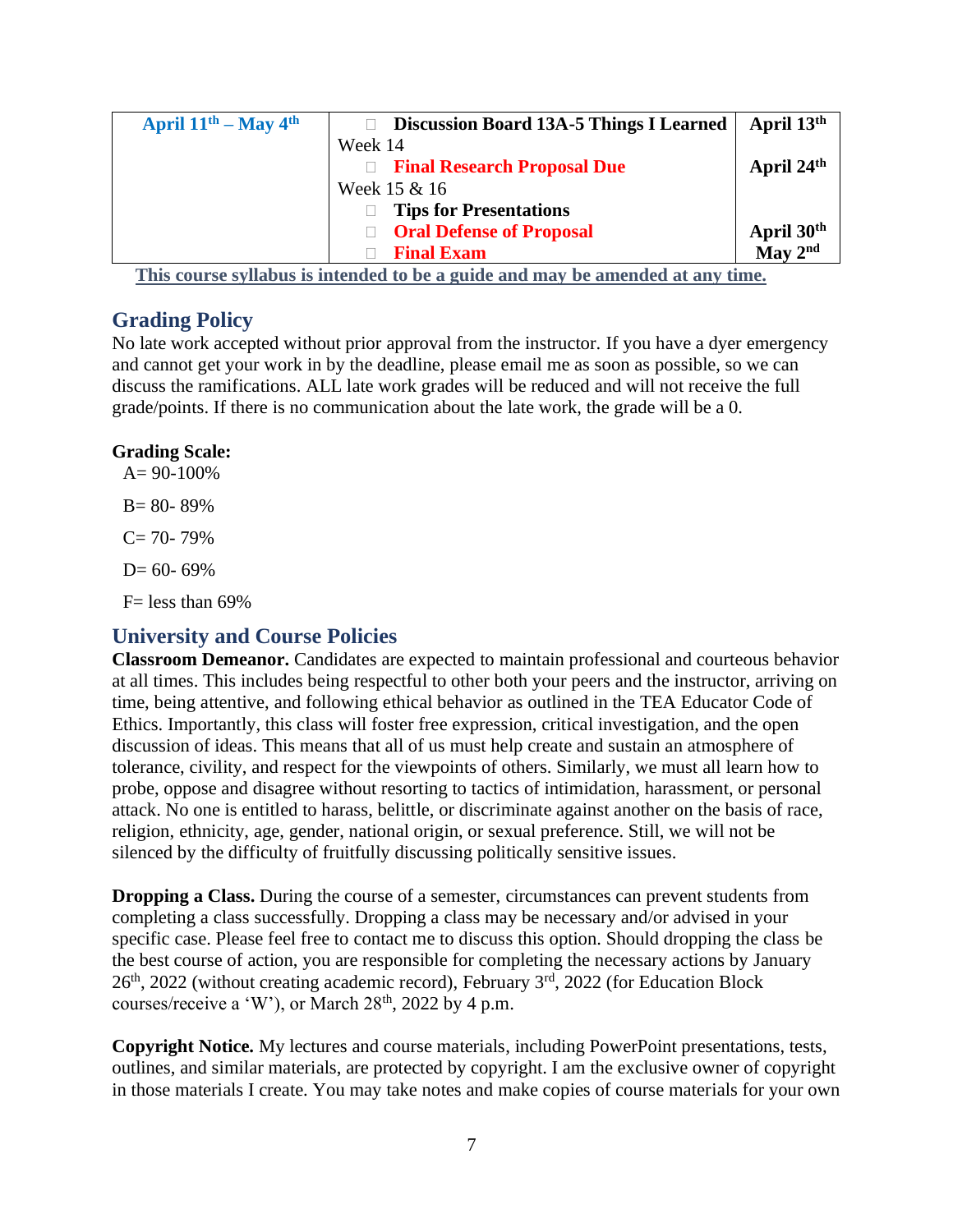use. You may not and may not allow others to reproduce or distribute lecture notes and course materials publicly whether or not a fee is charged without my express written consent. Similarly, you own copyright in your original papers and exam essays. If I am interested in posting your answers or papers on the course Bb page, I will ask for your written permission. ©2022

**Academic Integrity.** Students in this class are expected to demonstrate scholarly behavior and academic honesty in the use of intellectual property. A scholar is expected to be punctual, prepared, and focused; meaningful and pertinent participation is appreciated. Examples of academic dishonesty include but are not limited to: Turning in work as original that was used in whole or part for another course and/or professor; turning in another person's work as one's own; copying from professional works or internet sites without citation; collaborating on a course assignment, examination, or quiz when collaboration is forbidden.

**SRSU Distance Education Statement**. Students enrolled in distance education courses have equal access to the university's academic support services, such as library resources, online databases, and instructional technology support. For more information about accessing these resources, visit the SRSU website. Students should correspond using Sul Ross email accounts and submit online assignments through Blackboard, which requires secure login. Students enrolled in distance education courses at Sul Ross are expected to adhere to all policies pertaining to academic honesty and appropriate student conduct, as described in the student handbook. Students in web-based courses must maintain appropriate equipment and software, according to the needs and requirements of the course, as outlined on the SRSU website. Directions for filing a student complaint are located in the student handbook.

**Technical Support.** The Support Desk is where you can direct your more technical questions. For example, the Support Desk can help you if you are having issues submitting a document, getting videos to play, or using Blackboard. The support desk is open 24 hours /7 days a week for your convenience.

You can reach the support desk:

- By calling 888.837.6055
- Via email blackboardsupport@sulross.edu
- Using resources from the Technology Support tab within blackboard
- Clicking the Support Desk graphic on the course homepage

**SRSU Library Services.** The Bryan Wildenthal Memorial Library in Alpine. Offers FREE resources and services to the entire SRSU community. Access and borrow books, articles, and more by visiting the library's website, [library.sulross.edu.](https://library.sulross.edu/) Off-campus access requires logging in with your LobolD and password. Librarians are a tremendous resource for your coursework and can be reached in person, by email [\(srsulibrary@sulross.edu\)](mailto:srsulibrary@sulross.edu), or phone (432-837-8123). The Southwest Texas Junior College (SWTJC) Libraries at Uvalde, Del Rio, and Eagle Pass. Offer additional access to library spaces and resources. Del Rio, Eagle Pass, and Uvalde students may also use online resources available through SWTJC website, [library.swtjc.edu.](https://library.swtjc.edu/)The SWTJC Libraries serve as pick-up locations for InterLibrary Loan (ILL) and Document Delivery from the Alpine campus.